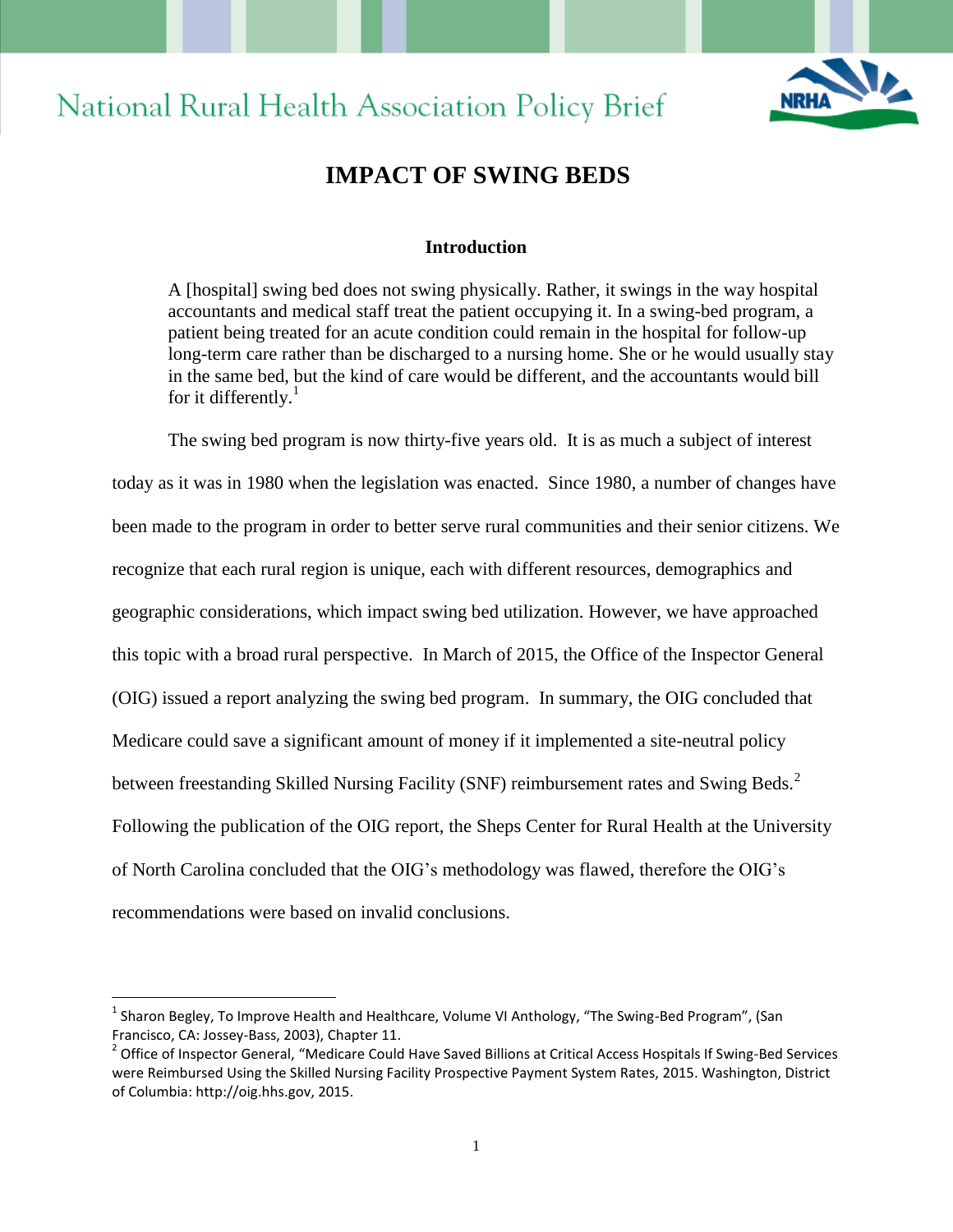#### **Historical Perspective**

The Swing Bed program is not new. It originated in the early 1960's when beds in nursing homes could be used interchangeably between intermediate or skilled nursing care for patients. Today, the term "swing bed" refers to acute care hospital beds that can be used interchangeably for the skilled or intermediate care patient.

In the early 1970's, a combination of a decrease in Medicare certified skilled nursing beds and more stringent Medicaid standards significantly reduced the availability of skilled nursing care, especially in rural areas. In 1973, the Health Care Financing Administration (HCFA), then part of the Social Security Administration, funded the Utah Cost Improvement Project (UCIP) in response to the need for SNF beds and to make better use of under-occupied rural hospitals. The UCIP involved 25 hospitals and was funded as a three-year demonstration project to assess the viability of providing long-term care in acute care hospital beds, without the requirement that participating rural hospitals meet all regulations normally required of nursing homes.

In 1976 and 1977, HCFA funded three additional swing bed demonstration projects in Texas, South Dakota/Western Iowa, and Central Iowa involving a total of 82 hospitals. These projects, as well as UCIP were all extended, and the majority of the demonstration hospitals continued to provide swing bed care after the completion of the study.

The swing bed approach proved popular in rural hospitals and received both public and private sector support. In addition, HCFA's evaluations of the four demonstration projects found the approach to be cost effective. As a result of these findings, Congress passed legislation for a national swing-bed program in small rural hospitals in the Omnibus Reconciliation Act of 1980.

2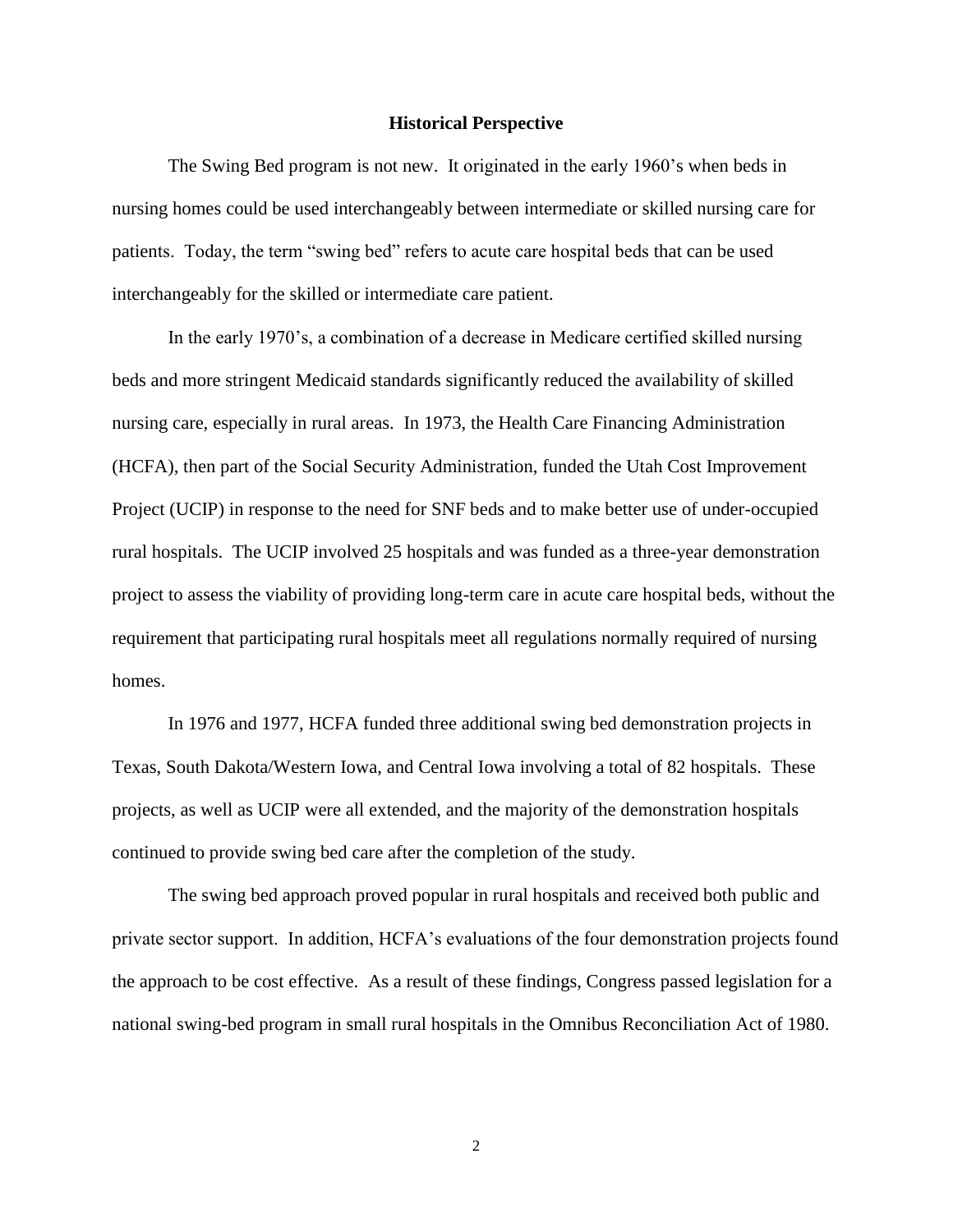Federal regulations for the program were published on July 20, 1982 and amended on September 1, 1983.

Swing bed legislation was Congress' attempt to address two significant issues with one piece of legislation: The first issue was the shortage of long-term care beds available in rural areas. This shortage resulted in both patients being discharged home prematurely when intermediate care was still needed, and patients having extensive acute care stays in rural hospitals due to lack of placement opportunities. These issues preceded the Medicare DRG Payment plan of 1983. The second issue was the decline in inpatient census in rural areas. It was feared that unless some patient activity was restored to small rural hospitals, more closures would be forthcoming, placing rural communities in danger of having no or limited access to healthcare services or traditional hospital services. By 1986 close to half of those hospitals authorized to provide swing bed services were certified by Medicare.

Prior to the 1980 decision to allow small rural hospitals to provide swing bed services, many small rural hospitals were unable to provide such services to their communities. Medicare and Medicaid required that skilled nursing and intermediate care facilities be provided in a physically removed, "distinct part" facility used exclusively for long-term care. In many small communities with underfunded hospitals, the opportunity for "distinct part" long-term care facilities was simply not possible.

The result of the above mandates put rural patients in jeopardy and placed additional hardships on rural hospitals. The new swing bed legislation gave hope to patients and their families that they could receive the appropriate care without leaving town or going home prematurely to unsafe conditions. Further, it gave hope to small struggling rural facilities that

3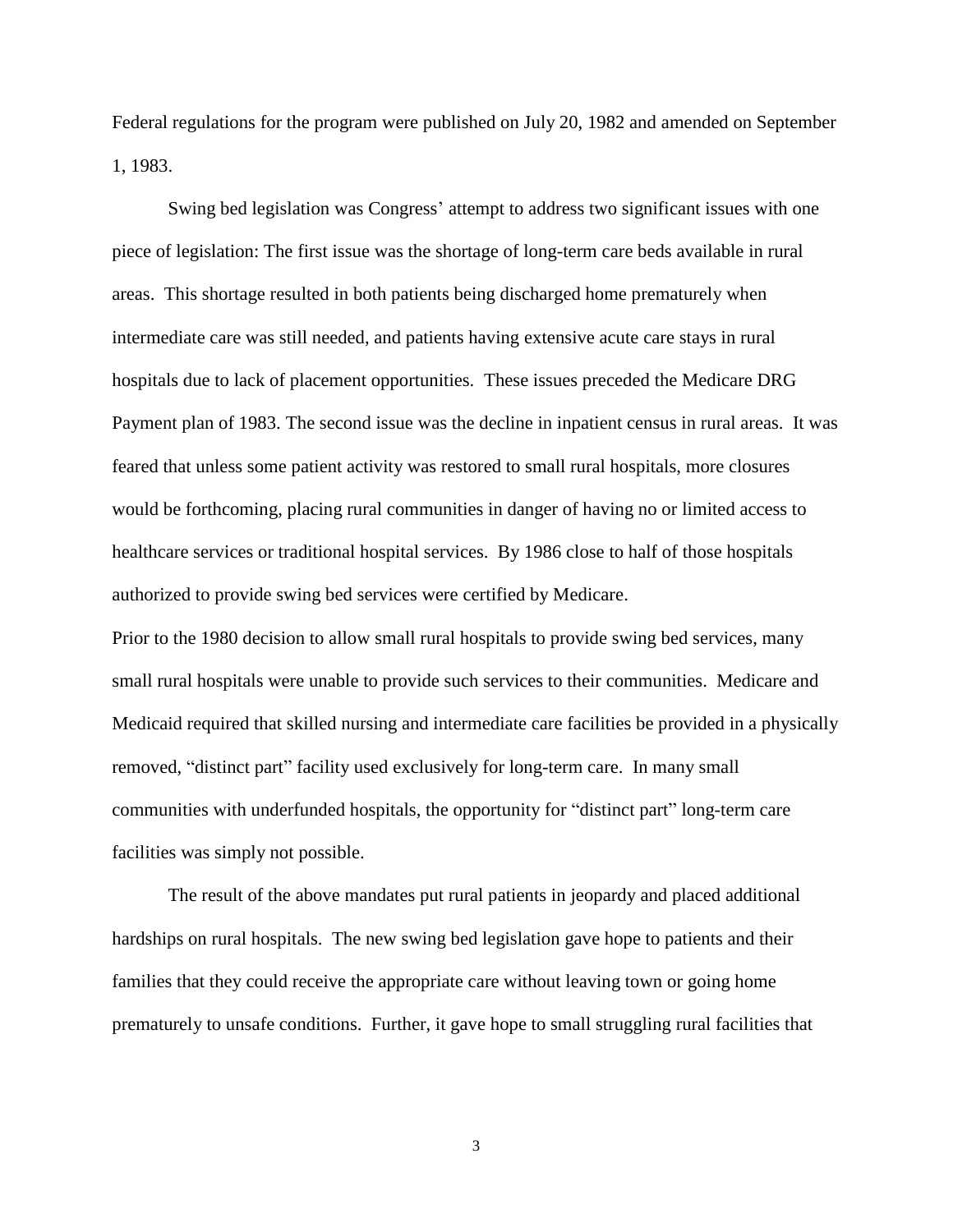they could remain open and fund emergency and diagnostic services on very small numbers. The program offered a hybrid solution.

## **Current Situation**

The Swing Bed legislation allowed some rural hospitals to survive and continue to provide vital healthcare services to their communities. Since the passage of the Affordable Care Act (ACA) in 2010, there has been a downward utilization trend and subsequent cash flow issues in small, rural hospitals. Increased out of pocket expenses for healthcare, associated with highdeductible health plans, have increased significantly over the past two years. This has resulted in patients deciding not to seek care due to the costs, resulting in an ever-increasing private pay Accounts Receivable (AR) burden on the hospital. This issue becomes even more pronounced in the twenty states that have not expanded Medicaid.

#### **Small Rural Hospitals at Risk**

According to iVantage Health Analytics, 283 rural hospitals are projected to face significant financial and operational challenges according to their Hospital Strength Index. With 80 million Americans living in rural areas, these 283 at-risk hospitals provide 700,000 patient encounters, 36,000 healthcare jobs, support 50,000 community jobs and provide 10.6 Billion dollars in Gross Domestic Product (GDP). The loss of these hospitals is significant in terms of economic vitality, but also in denying access to Medicare beneficiaries that depend on these facilities for care.<sup>3</sup>

This Swing Bed program is essential to hospitals that are located in underserved areas with high Medicare utilization. The per-day reimbursement is based on a Facilities Medicare Cost Report and reflects the actual per day costs involved in operating an acute care facility. The

 3 "iVantage Knowledge Base." iVantage Health Analytics. https://www.ivantagehealth.com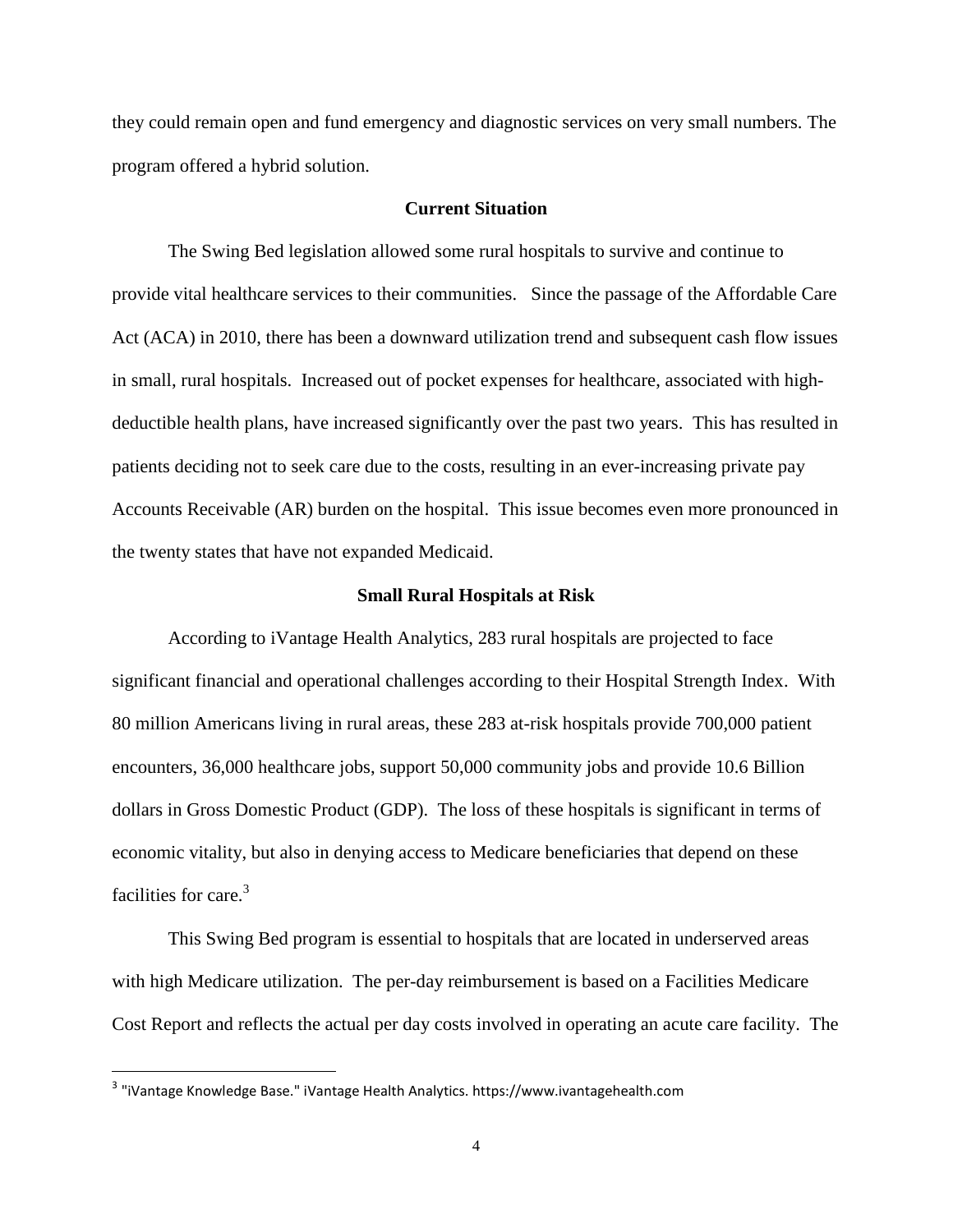key here that we will address below is the cost of care. What does it truly cost in order for an acute care facility to operate in a rural remote area with low patient volumes?

#### **The OIG Position Paper**

In March of 2015, the OIG issued a report on Medicare's expenditures on swing beds in Critical Access Hospitals, entitled *Medicare Could Have Saved Billions at Critical Access Hospitals if Swing-Bed Services Were Reimbursed Using the Skilled Nursing Facility Prospective Payment System Rates.* Their reason for this report was to state that Medicare could have saved billions of dollars by paying CAH hospitals at the Skilled Nursing Facility Prospective Payment System Rates as opposed to the current Medicare cost based reimbursement.<sup>4</sup>

Below are three significant issues identified with the OIG report and its analyses of the Swing Bed program: The first issue found is, the OIG report significantly over-estimates the potential Medicare savings by removing swing beds from Medicare cost-based reimbursement. The OIG used a simple formula of *Average CAH payment per swing bed day – Average SNF payment per bed day X Number of CAH swing bed days.* This simple per diem method ignores the fixed cost transfers between services. Thus it over-estimates the Medicare savings of removing swing beds from cost based reimbursement. In other words, the fixed costs associated with the acute care unit do not change when swing beds are removed from the equation. The fixed cost is simply transferred to other departments, mostly acute care. Therefore, the same fixed costs are now spread over fewer patient days resulting in a higher cost per patient day. The OIG report did not take into account this fixed cost transfer. The North Carolina Rural Health

<sup>4</sup> Office of Inspector General. *Medicare Could Have Saved Billions at Critical Acc*, (Washington, 2015)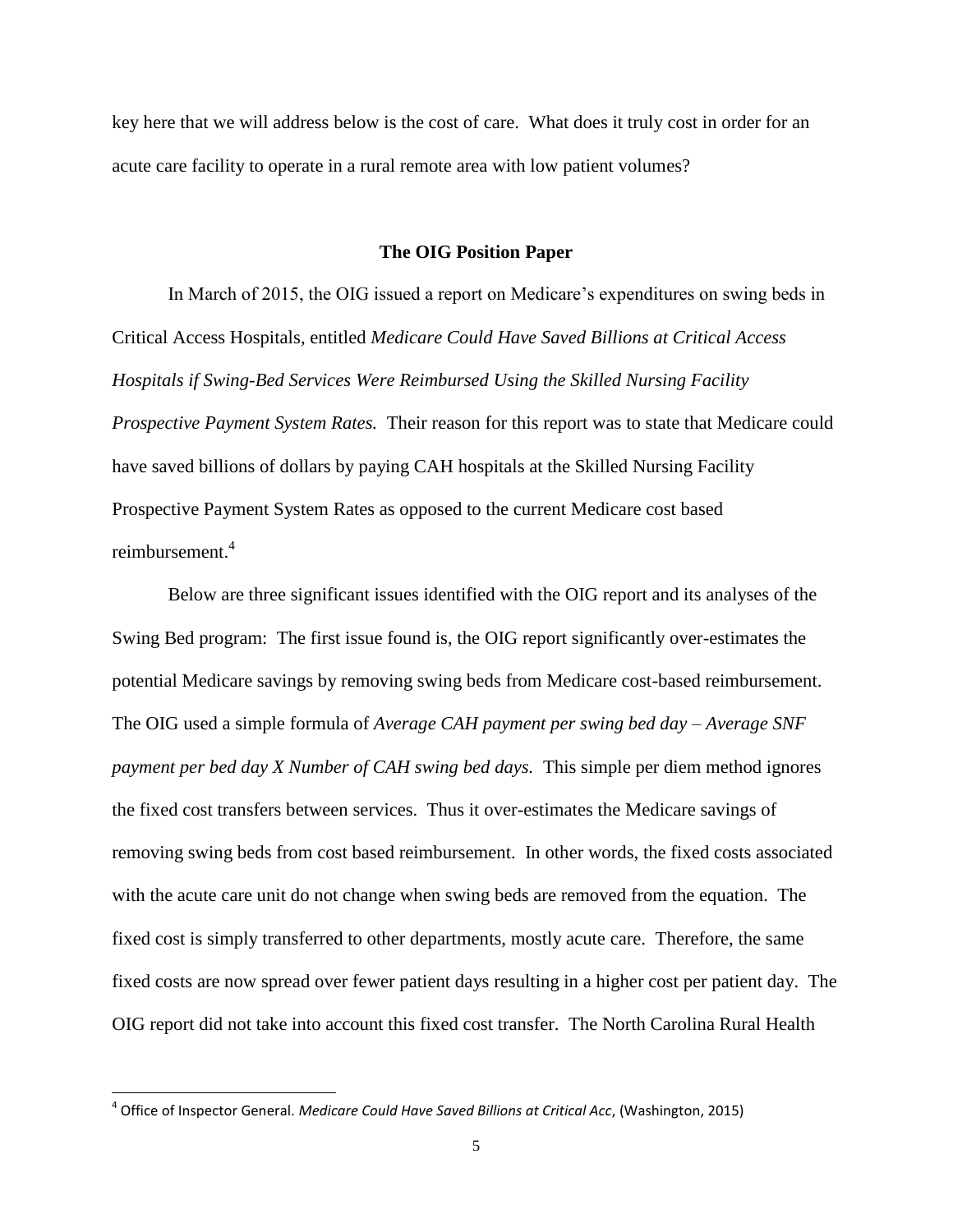Research Program stated that the estimate of cost savings by the OIG was more than three times too large.<sup>5</sup>

The second issue found is the OIG report states that swing bed days are growing at a rapid rate, between 2005 and 2010, growth of 15.8%. The OIG report suggested that the growth in swing bed days is potentially an abuse of the program. However, during this same period, long-term bed utilization in rural areas increased by 21%. Further, the increase in swing bed utilization in Critical Access Hospitals was due to the growth of Critical Access Hospitals rather than a significant increase in bed utilization per hospital.

The third issue is that the OIG report states that the patient outcomes of swing bed patients are similar to SNF patients.There is very little evidence involving SNF patients versus swing bed patients. However, swing bed status allows for a higher level of care than is available in most rural long-term care facilities. Medically complex patients are often cared for in a swing bed facility until such time that they can go home or to a lesser level of care in a long-term care unit.

#### **The Value of Swing Beds to a Rural Community**

The value of a swing bed program to a rural community is dependent on a number of factors such as size of community, geography, demographics, health status, and support systems. One way to better understand the complexities of the swing bed program is to look at one Nevada Critical Access Hospital (CAH). This CAH is 172 miles from a tertiary care hospital. It operates a 30-bed long-term-care (LTC) facility that is almost always full. Prior to the swing bed program, it was not always possible for fragile, at-risk patients needing discharge to go to the LTC facility. Going home often is not an option due to an unsafe environment or lack of support

<sup>&</sup>lt;sup>5</sup> Freeman, V.A. and Radford, A., 2012, Why Use Swing Beds? Conversations with Hospital Administrators and Staff. North Carolina Rural Health Research & Policy Analysis Center Findings Brief.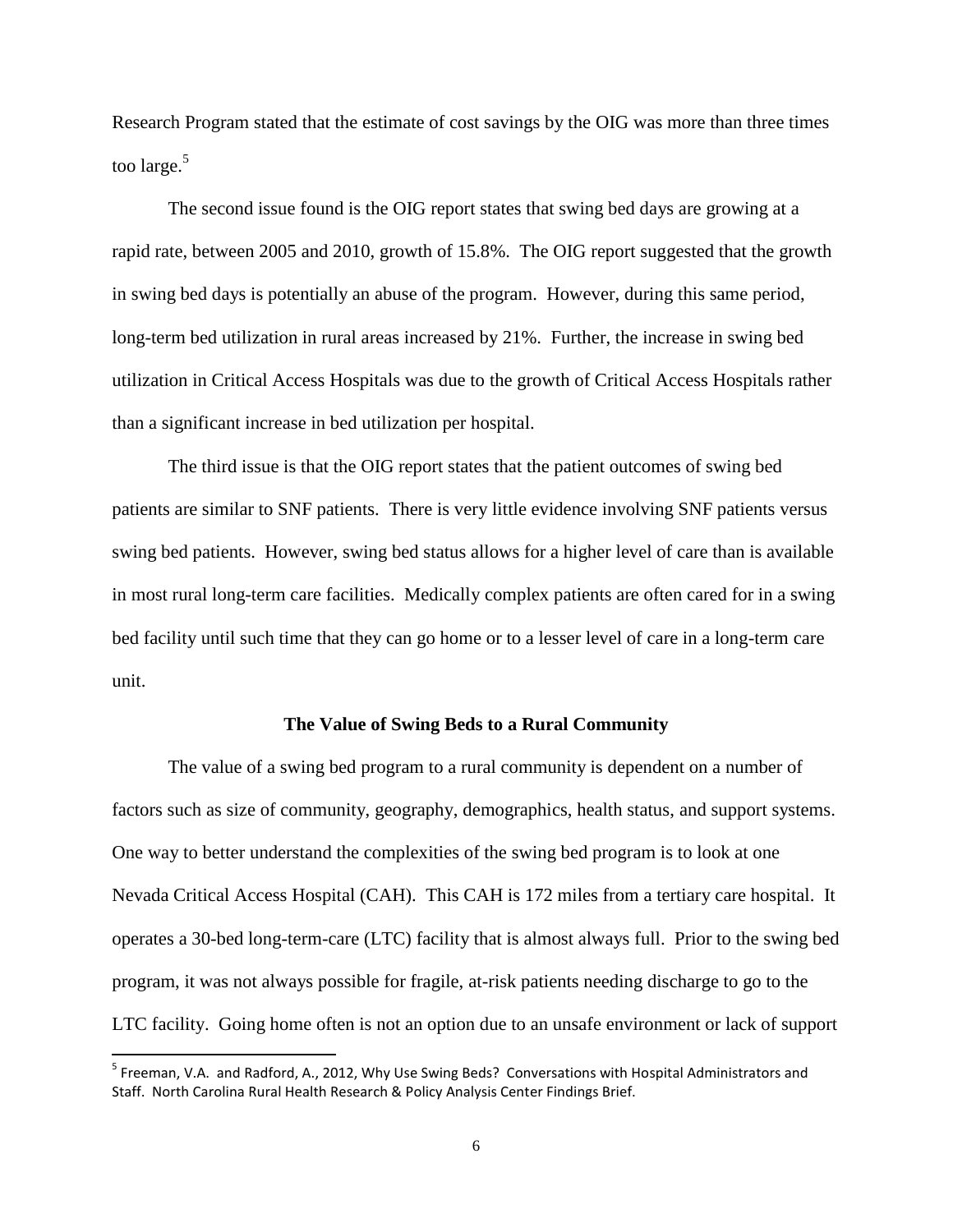services, including home health care. Initially, hospital personnel were reluctant to turn acute care beds/space into a "nursing home". However, hospital staff now see the value swing beds provide, a necessary service to the community and the benefits in being able to keep patients in a safe environment while they heal before their discharge to home.

#### **Community Satisfaction**

In an evaluation sponsored by the federal government it was found that long-term care patients loved swing beds and that being in a hospital made them feel better cared for. Additionally since they weren't physically moved to a nursing home, the program was much less disruptive than a move to a nursing home would have been. Families loved keeping grandma in her hometown and not having to travel to a distant nursing home to see her. Physicians liked swing beds because they could visit their patients more frequently than if they were sent to a nursing home. Administrators and nurses came to like swing beds for satisfying the community's long-term care needs."<sup>6</sup>

Post-acute centers have long held reputations of being the last resort for the sickest and dying. On the other hand, hospitals are seen as the place to go for treatment and recovery. The perception of wellness translates to the swing bed. Patients prefer swing beds because of the perceived stigma and fear of nursing homes<sup>7</sup>

Findings of ongoing evaluation of the national swing-bed program demonstrate the value the swing-bed program brings to healthcare organizations, communities, and individuals. These findings are highlighted below:

Improved access to institutional long-term care for residents of rural communities.

<sup>6</sup> Sharon Begley, *To Improve Health and Healthcare, Volume VI Anthology*, "The Swing-Bed Program", (San Francisco, CA: Jossey-Bass, 2003), Chapter 11.

 $<sup>7</sup>$  Freeman, V.A. and Radford, A., 2012</sup>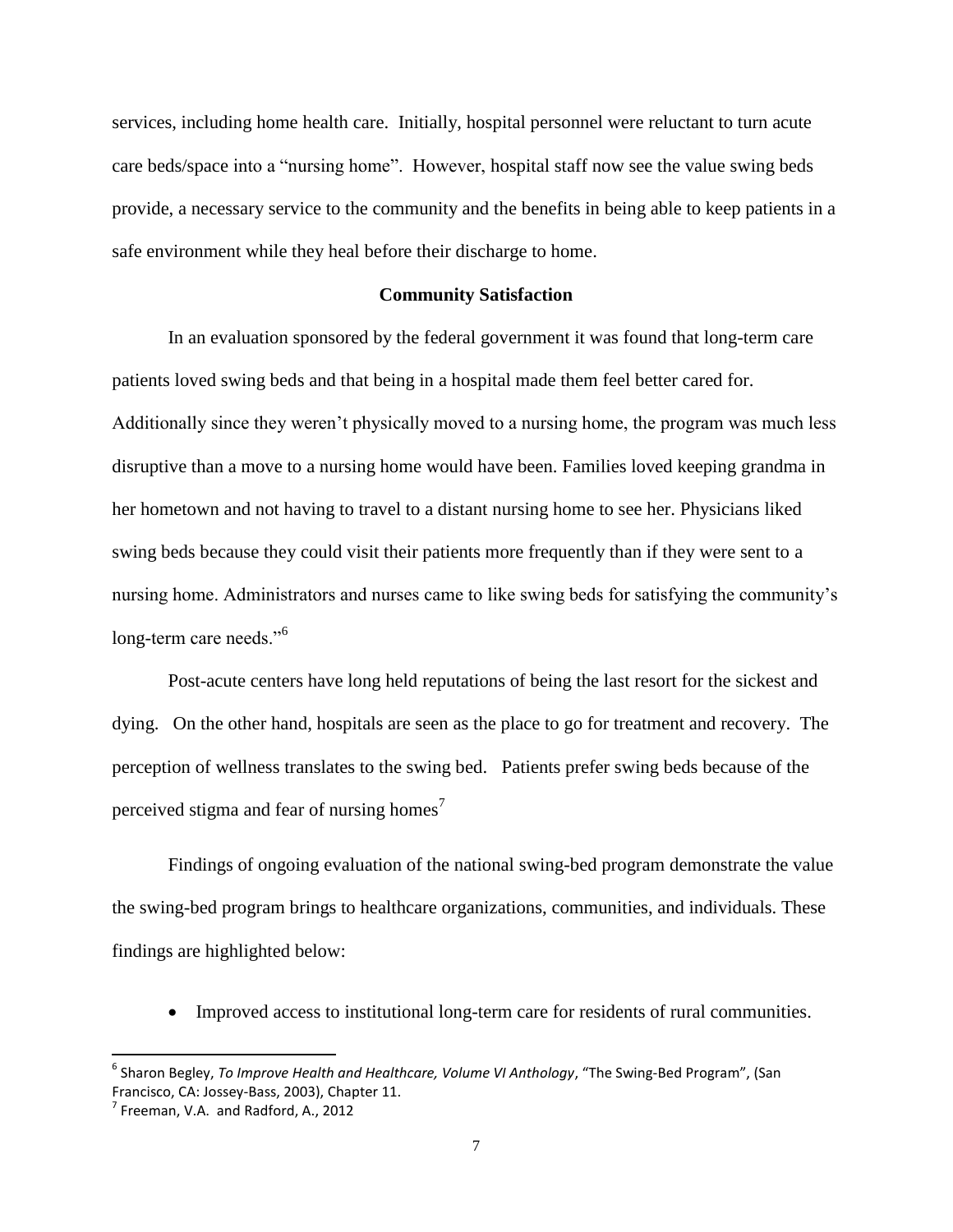- Improving the quality of life of long-term care patients by providing access to care near family and friends and avoiding the trauma of transfer out of the community when unnecessary
- Long-term care patients with more intense medical need have greater access to needed services.
- Swing-bed hospitals were more likely to serve a higher portion of these "heavy-care" patients than nursing homes were.
- A higher proportion of rural residents remain in their communities with swing-bed services than in communities where swing-beds are not available.
- There is a significantly greater proportion of Medicare long-term care days and a slightly higher proportion of private-pay patients in swing-bed hospitals than in community nursing homes.
- Providing better access to medical care and support services such as respiratory therapy and lab services.
- The increased availability of specialized personnel
- The emphasis on development of quality-assurance programs for swing-bed patients has encouraged hospitals to begin or improve these programs for acute patients as well. $8$

## **The Solution to Access Issues**

The swing-bed solution was meant to address two issues impacting rural health systems, which still exist today: "(1) hospitals were built on a scale that often resulted in their having more beds than patients to fill them, and (2) frail elderly people who were disabled often needed to go to nursing homes far from where they lived… As a result, those facilities that did exist typically had a high occupancy rate and a long waiting list, leaving rural residents, especially elderly ones, with little access to long-term care."<sup>9</sup> Hospitals often experience difficulty-having SNF accept patients on weekends, whereas swing beds are virtually always available, improving access to care.

l

<sup>&</sup>lt;sup>8</sup> Richardson, H. & Kovner, A. "Swing-Beds Current Experience and Future Directions." Health Affairs, 6, no.3 (1987):61-74 . 1987. http://content.healthaffairs.org/content/6/3/61.full.pdf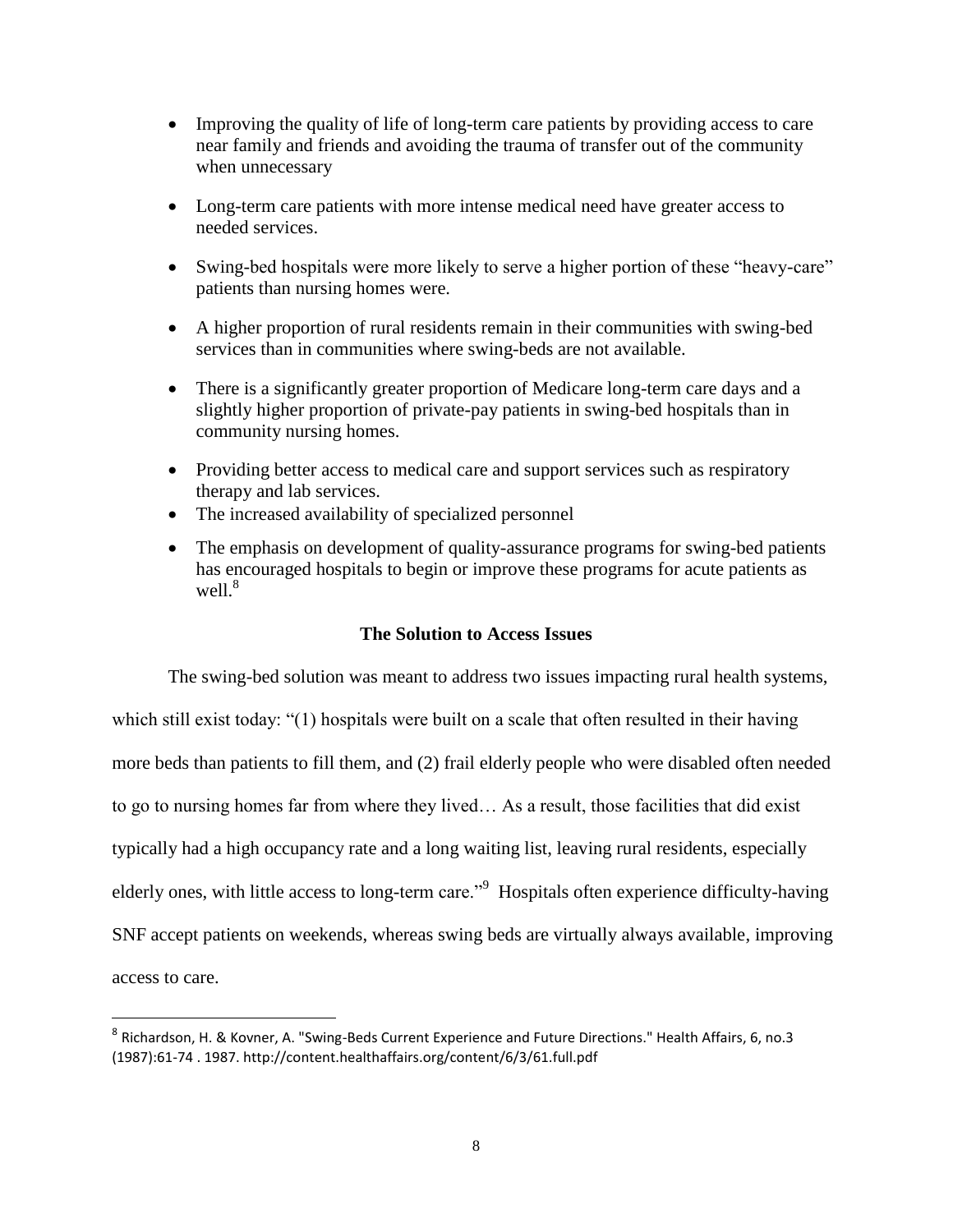- o ~12% of patients from rural hospitals were discharged to facility-based, postacute care, i.e., a swing-bed or skilled nursing facility (SNF).
- o Patient characteristics were comparable regardless of hospital type or post-acute care discharge destination
- o Type of rural hospital makes a difference of patients discharged to post-acute care
	- 96% went to SNFs from rural Prospective Payment System (PPS) hospitals
	- 60% went to SNFs from CAHs
- o This difference is likely due, in part, to the regulations that limit swing beds to rural hospitals with fewer than 100 beds and greater availability of SNFs in more populated areas.
- o Typical Swing-Bed and SNF Patient Population:
	- Generally elderly, female

 $\overline{\phantom{a}}$ 

- Multiple chronic conditions
- Hospitalized for cardiac, respiratory, and orthopedic conditions.
- o A decrease in the availability of care in one setting will have an impact on the availability of care in the other, which is a particular concern in rural areas where swing beds are the only form of post-acute care.10

According to the National Rural Health Association, 80 million rural Americans rely on

rural health providers. Swing beds remain the only option for post-acute skilled care in the most rural areas. While other communities have options, the availability and choice are limited. In 2008, 4.1% of the population in non-CBSAs resided in counties where the only access to postacute skilled care was through swing beds. The state of Nebraska has 63 Rural Critical Access Hospitals. While 100% of these hospitals offer swing bed services, only 19 (30%) of these hospitals offer Long Term Care services to their communities, 54 communities have independent

<sup>10</sup> V. Freeman, RN, DrPH; R. Randolph, MRP; M. Holmes, PhD. "*"Discharge to Swing Bed or Skilled Nursing Facility: Who Goes Where?"* Sheps Center for Health Services Research The University of North Carolina at Chapel Hill. Feb 2014.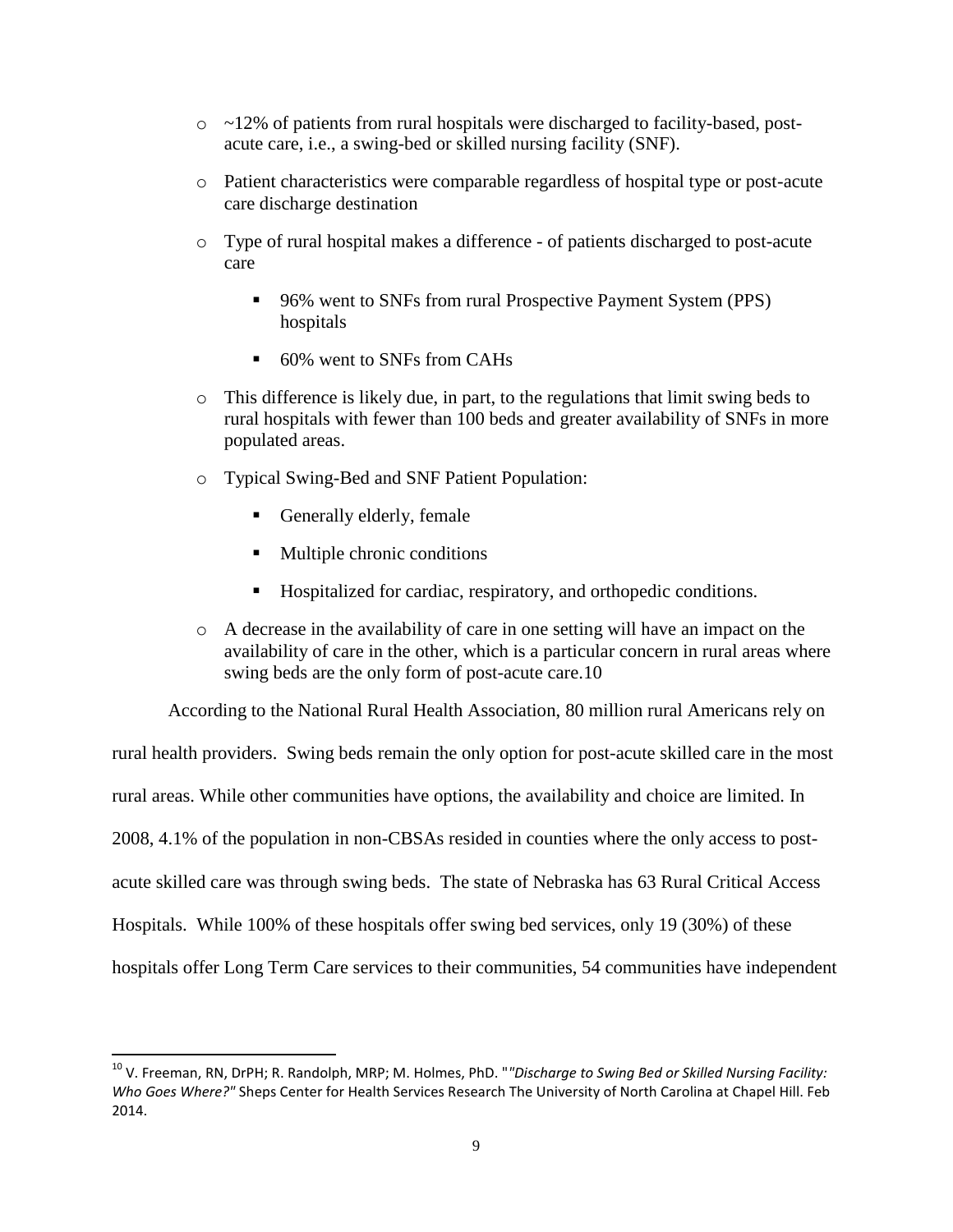long term care facilities, and 5 (7.9%) of communities with CAH's have no post-acute options other than their swing bed. $11$ 

"Rural Americans are older, poorer and sicker than their urban counterparts… Rural areas have higher rates of poverty, chronic disease, and uninsured and underinsured, and millions of rural Americans have limited access to a primary care provider.<sup>"12</sup>. Swing beds are uniquely set up to care for this older, poorer, and sicker population.

- 1. Interchangeability of acute beds and post-acute care, swing beds allows for care of the sicker patients. Post-acute patients with needs including; ventilator care, bariatric care, dialysis, IV antibiotics, etc. can continue to receive this specialized services that other post–acute centers refuse. Medically complex patients were more likely to be cared for in their swing beds than in their local SNFs. Specialized equipment needs are not a barrier to care in the hospital swing bed setting. The specialized patient care and equipment needs cannot be adequately reimbursed through traditional nursing home resource utilization group (RUG) payments while they can be captured in CAH payments.<sup>13</sup>
- 2. Swing bed staffing is another benefit in caring for the sicker or medically complex patient. Critical Access Hospitals rotate their staff between inpatient and swing bed units. These hospitals utilize a majority of RN staff to maintain hospital CMS compliance. On the other hand, "RN's provide the least direct patient care in nursing homes relative to other settings; most direct care is provided by LPN's and NA's"<sup>14</sup>.

 $11$  Reiter, K.L. & Freeman, V.A. (2011). Trends in Skilled Nursing Facility and Swing Bed Use in Rural Areas Following the Medicare Modernization Act of 2003. The North Carolina Rural Health Research & Policy Analysis Center.

<sup>12</sup> HHS, 2011

 $13$  Freeman, V.A. & Radford, A., 2012

 $14$  Corazzini, K.N., Anderson, R.A., Rapp, C.G., et. al., 2010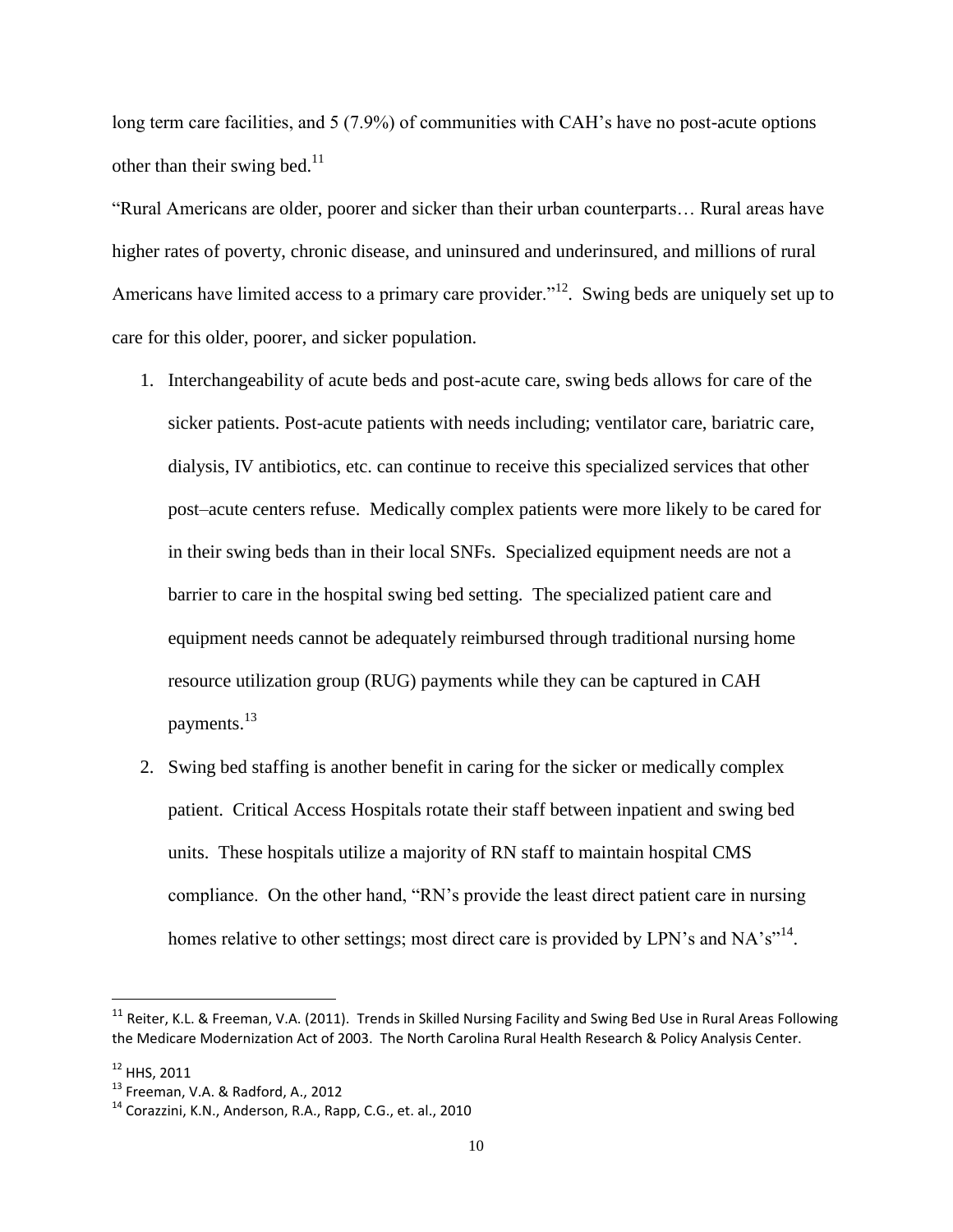Further studies show that less than 15% of the nursing staff in nursing homes are RN's. The skilled nursing available in CAH's prevents the skilled patient from having to be transferred to a large acute care center where the cost of care is higher.

3. The majority of Critical Access Hospitals are Not for Profit and they do not discriminate based on the patient's ability to pay. Most hospital mission statements include a charitable purpose statement. Hospitals are the primary care center for the homeless, uninsured, under-insured or non-covered insured.

## **Quality of Care**

Measuring quality is an essential part of value-based care. Even though swing-beds and SNF's provide services to comparable populations, it's difficult to compare the quality of one against the other, largely related to the way data is collected and coding is done. Medicare's skilled nursing facility prospective payment system (SNF PPS) is tied to resource utilization groups, Version IV (RUG-IV) coding. This coding is related to data collected from the Minimum Data Set (MDS) Assessment. Information derived from the MDS can also be used to measure quality. CAH swing beds are exempt from using MDS and RUG-IV coding. CMS determined the MDS posed a compliance burden to CAHs, "which could be reduced without jeopardizing patient safety or health. CMS clarified that CAHs are required to complete a resident assessment and a comprehensive care plan for each Swing Bed patient and document the assessment in the patient's medical record.<sup>15</sup> Interestingly, non-critical access hospital swing bed facilities are required to use Medicare's MDS 3.0. "The MDS is a powerful tool for implementing standardized assessment and for facilitating care management in nursing homes (NHs) and non-

<sup>15</sup> *CMS.gov*." Centers for Medicare and Medicaid Services. 6 Mar 2015. https://www.cms.gov/Medicare/Quality-Initiatives-Patient-Assessment-Instruments/NursingHomeQualityInits/NHQIMDS30.html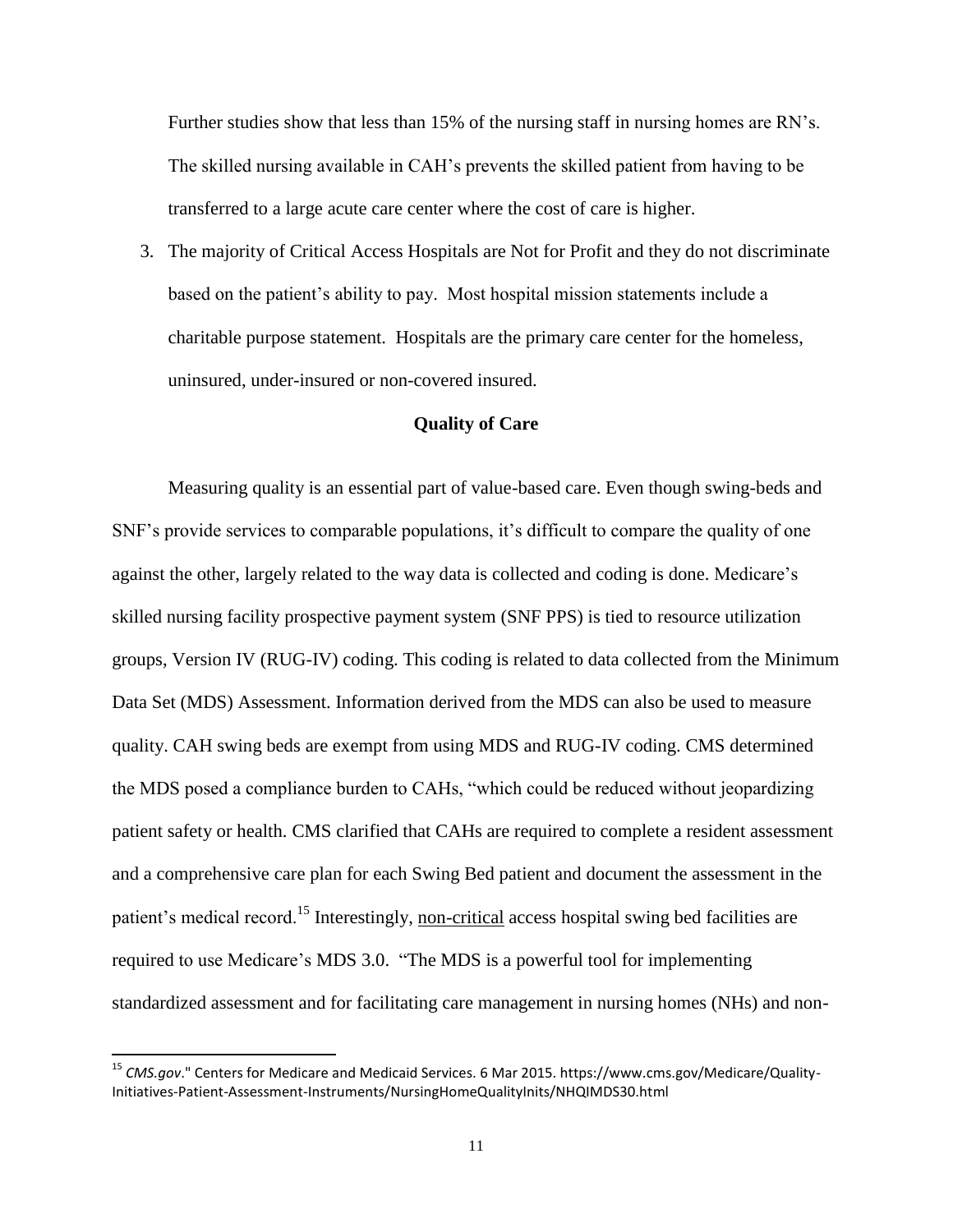critical access hospital swing beds (SBs)."…MDS 3.0 has been designed to improve the reliability, accuracy, and usefulness of the MDS, to include the resident in the assessment process, and to use standard protocols used in other settings. These improvements have profound implications for NH (nursing home) and SB (swing bed) care and public policy. Enhanced accuracy supports the primary legislative intent that MDS be a tool to improve clinical assessment and supports the credibility of programs that rely on MDS."<sup>16</sup>

## **Readmissions**

Medicare's Hospital Readmission Rate Reduction Program (HRRRP) highlights the importance of integrating healthcare with the community, and coordinating care across the healthcare continuum. Though exempt from HRRRP, CAH's with swing beds can still impact readmission rates for other acute hospitals by providing local LTC for a patient where homecare or a SNF may not otherwise be available. The rural swing bed option can be used as a valuable utilization management option. CAHs and rural communities are acutely aware of their limited resources, and work hard to provide the highest quality healthcare locally whenever possible; swing beds enhance that capability. Imagine the elderly farmer, who fell and broke his hip. He'll be able to receive LTC at the local CAH swing bed, instead of being transferred to a SNF, likely not located in his rural region. He'll benefit from having supportive family and friends nearby. Friends and family won't have the added financial and time burden of driving to a SNF.

A large urban medical center in Nebraska has been tracking readmissions for the18 months prior to October 2015. The finding were that out of 313 total readmissions, only 3 of these patients were readmitted from a CAH swing bed. This equates to less than 1% of

<sup>16</sup> *CMS.gov*., 2015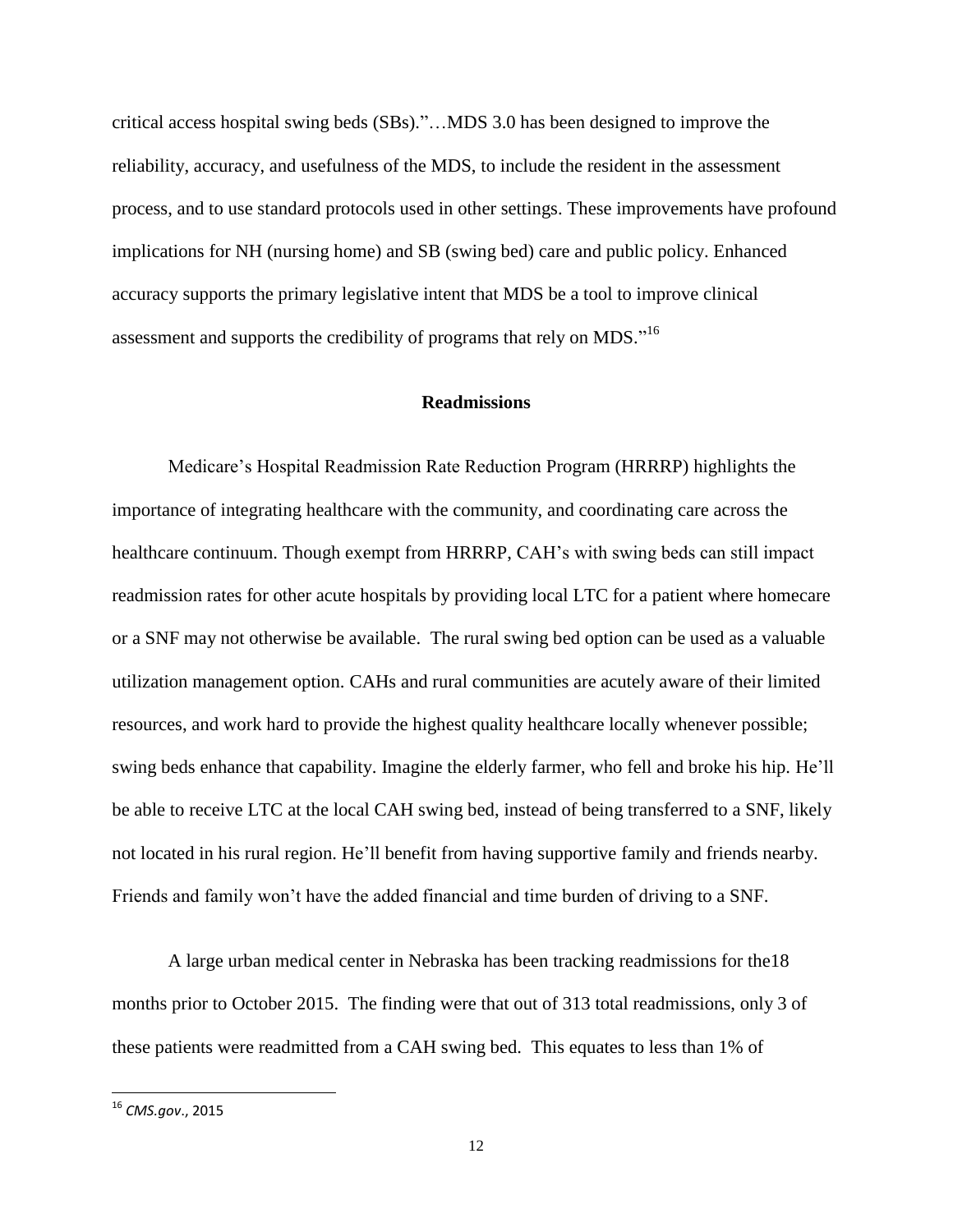readmissions occurred from patients who were sent to swing beds verses home and independent SNFs. Further studies will be needed to determine if this is a national trend.

#### **Length of Stay Concerns**

Hospital length of stay differed with shorter stays for patients in CAHs compared to rural PPS hospitals. Patients discharged to swing beds had also had shorter stays than those discharged to SNFs regardless of hospital type (0.9 days shorter for CAH, 1.1 days for PPS). The similarities in the characteristics of patients served in both types of care suggest that swing beds and skilled nursing facilities are substitutes for each other.

#### **Specialty Services**

With decreasing inpatient numbers, CAH's depend on growing their specialty services. Orthopedic Knee Replacement surgeries have proven a safe and successful specialty service to offer the rural community locally. The ability for patients to remain in the hospital swing bed for their rehabilitation is a contributing factor when determining whether specialties will perform procedures locally or pull those patients back to the metropolis. Additionally, recovery time in a swing bed is a full day shorter than a PPS skilled nursing facility according to the [Sheps Center](http://connect.nrharural.org/blogs/brock-slabach/2015/03/10/recovery%20time%20in%20a%20swing%20bed%20is%20a%20full%20day%20shorter%20than%20a%20SNF%20according%20to%20SHEPs%20report.) at the University of North Carolina."<sup>17</sup>

A further advantage of CAH swing beds is continuity of care for their inpatients. Keeping the patient within the hospital walls allows you the safety net of knowing what type of care the patient continues to receive, the staff taking care of the patient, the protocols driving the patient care, etc.

l

<sup>&</sup>lt;sup>17</sup> Freeman, V.A., Randolph, R.K., Holmes, M. (2014). Discharge to Swing Bed or Skilled Nursing Facility: Who Goes Where? Findings Brief: The North Carolina Rural Health Research & Policy Analysis Center.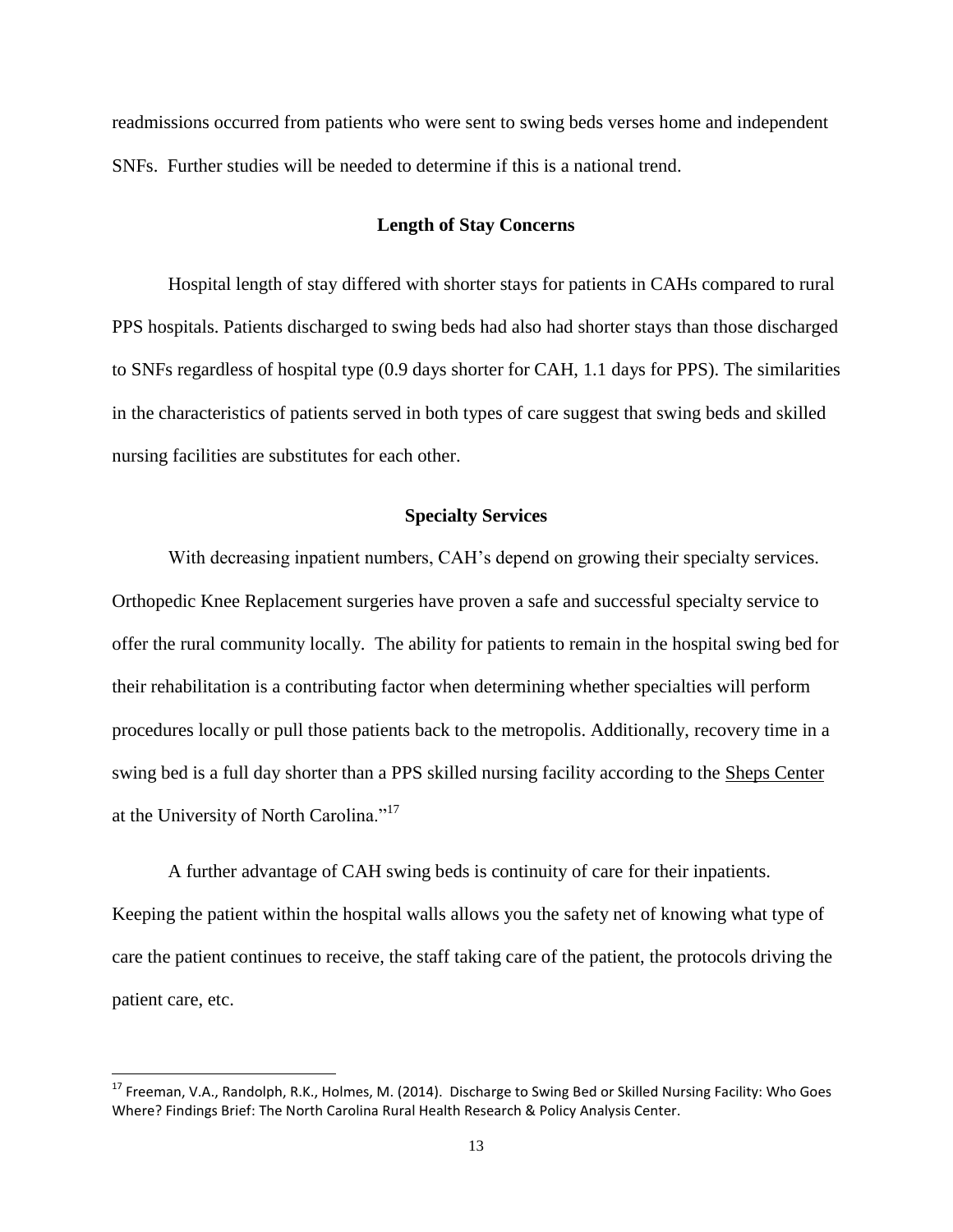#### **Summary**

The Medicare Swing Bed Program has positively impacted patients' lives for over thirtyfive years. Patients have been able to recover from surgery and illness in their hometown in a safe and secure environment. These human impacts are significant and long lasting. The rural hospitals that have swing beds have benefitted financially due to the Medicare cost-based reimbursement provided. Due to this enhanced reimbursement, some small rural facilities have been able to remain open and serve their communities.

The high fixed costs in acute care hospitals drives the reimbursement rate. Without appropriate reimbursement, at least 283 facilities are in danger of closing and impacting care for millions of patients. CMS and the OIG need to be reminded of the responsibility that they have to rural America.

## **Policy Implications**

As a result of the finding in this paper the NRHA issues the following position statements:

- Swing beds are essential for the continuity of care for seniors and high medical need residents in rural America.
	- o Swing beds prevent costly and unnecessary transfers to higher cost acute care centers.
	- o Swing beds allow for skilled rehabilitation locally.
	- o Swing beds keep families local and together in times of medical crisis by preventing families from the burden of hundreds of miles of travel.
- Closing swing bed capability will further stress the economics of rural America by causing families to move to urban centers.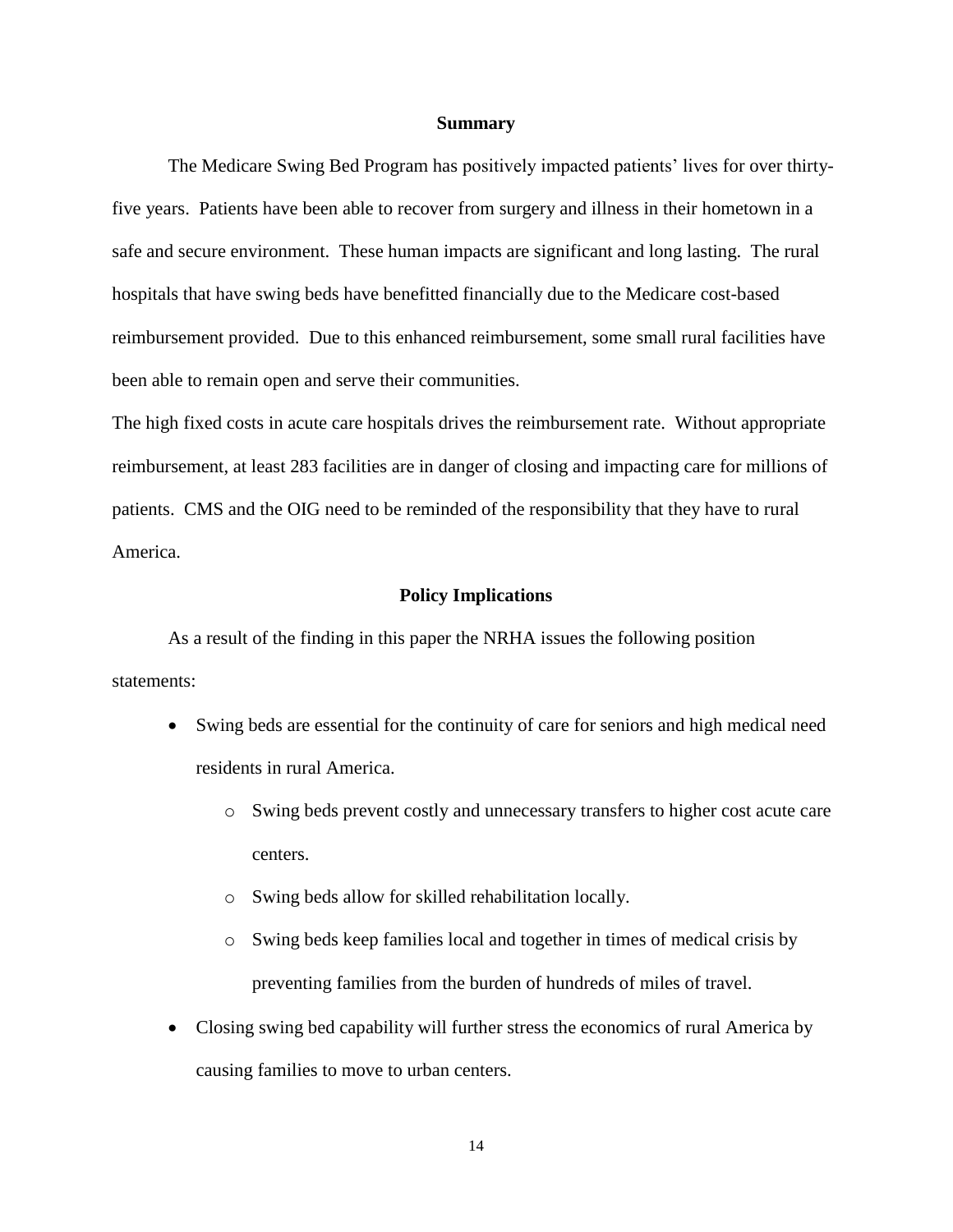- The NRHA supports continuation of the Swing Bed Program as currently operated.
- The NRHA rejects the conclusions of the OIG report for the following reasons-.
	- o The removal of swing beds will cost the government more money than it will save.
	- o The cost of transferring and caring for these patients in urban acute care centers is higher than in rural CAH swing beds.
	- o Lengths of stays are shorter in swing beds than in LTC beds.

## **Further Study Needed**

Further analysis is required in order to evaluate the impact on the rural healthcare system. Topics for further consideration include:

- The potential impact of ACO's on Swing Beds and rural hospitals.
- The potential impact of bundled payments on Swing Beds and rural hospitals.
- The potential impact on Medicare recipients in rural areas if the Swing Bed option goes away.
- The potential impact on rural hospitals due to the lack of quality reporting and scoring in Critical Access Hospitals as opposed to freestanding nursing homes.
- The availability in rural areas of LTC beds for acutely ill hospital discharges.
- The ability of CAH's to care for the acutely ill patient. Are length of stays shorter? Fewer subsequent emergency department visits and hospital readmissions?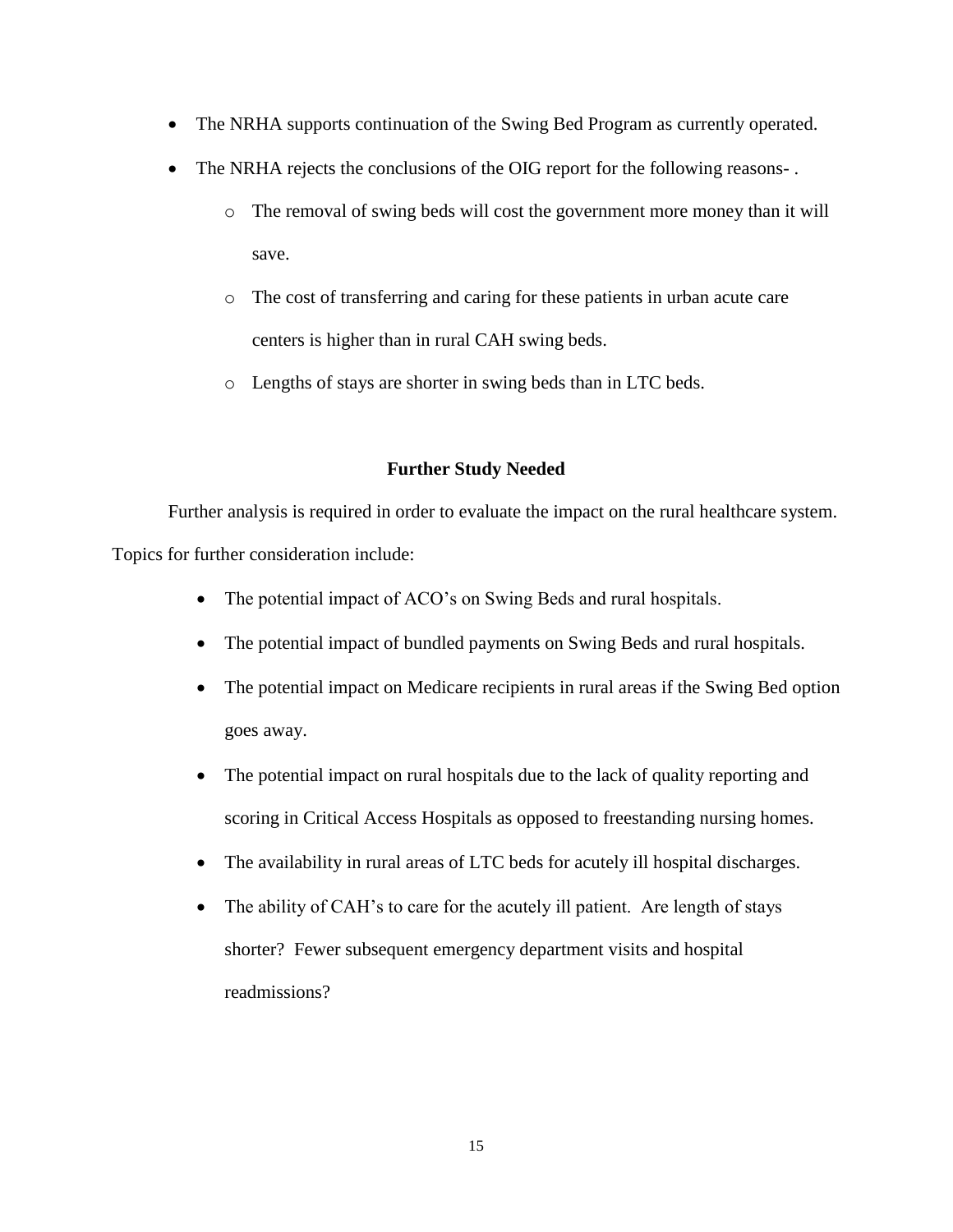- Financial modeling needs to be completed regarding the true and total cost of care throughout the healthcare continuum. This includes pre-hospital care, emergency room, acute care, rehabilitation and long-term care.
- Financial and non-financial analysis on the impacts to a rural community should the local hospital fail as a result of the discontinuance of the Swing Bed program.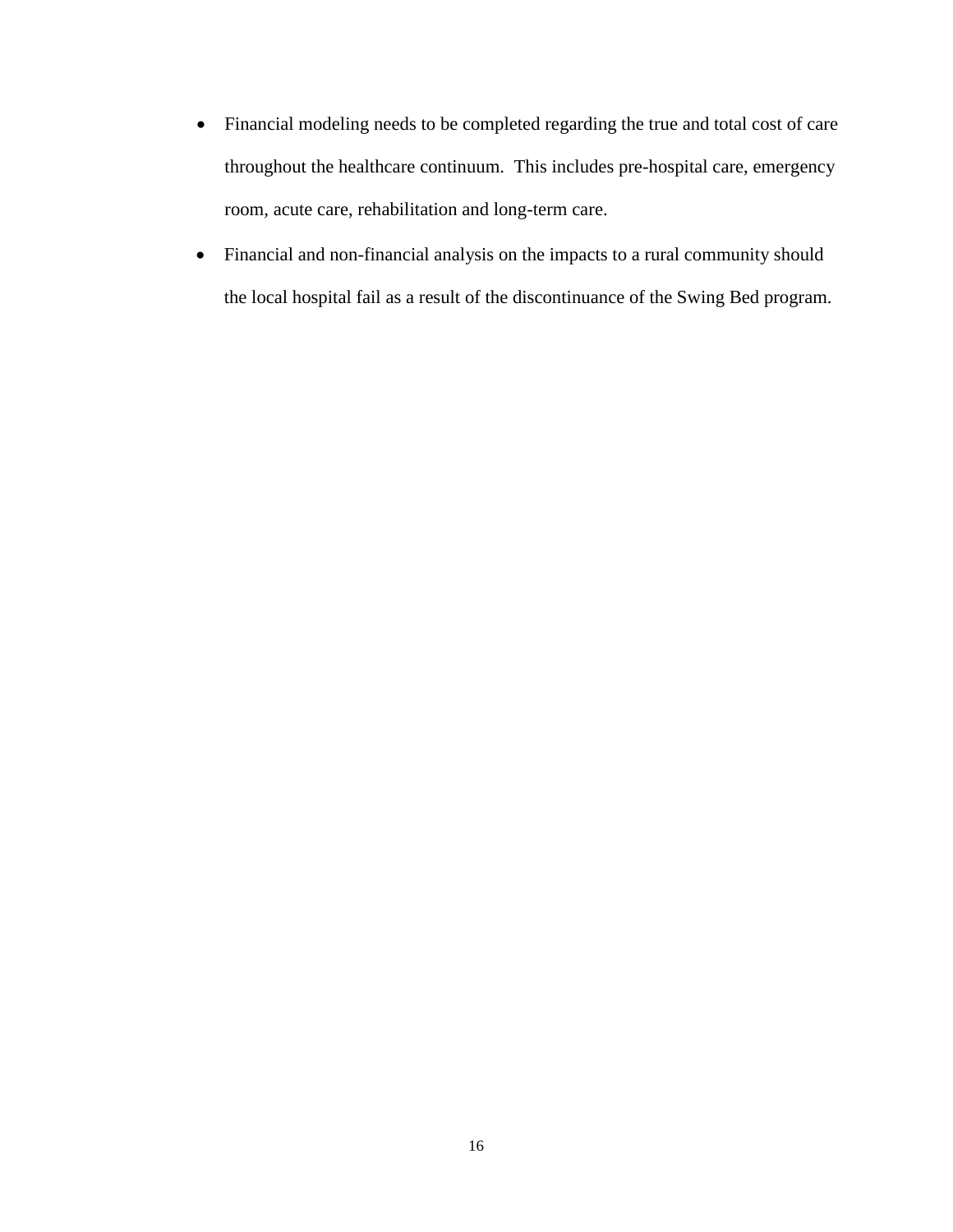## **References**

Begley, Sharon "From Swing Bed Program." In *Robert Wood Johnson Foundation Anthology, To Improve Health and Healthcare, Volume VI*, Edited by SL Isaacs JR Knickman, Chapter 11-. San Francisco, California: Jossey-Bass, 2003.

Baldwin Hospital Swing Bed Program, Baldwin Hospital. A brochure by Baldwin Hospital, an affiliate of North Mississippi Medical Center, 1985.

Brino, Anthony. "OIG Targets Swing-Beds at Critical Access Hospitals, Pitches Reimbursement Cut". HIMSS Media. 10 Mar 2015. http://www.healthcarefinancenews.com/news/oig-targ.

Brody, Stanley J., J.D., M.S.W., "Acute Care is Dead as a Free Standing Entity. It's Alive if it's Part of a Continuum of Care." Symposium on Elder Care, Wichita, Kansas, December 1, 1984.

*CMS.gov*." Centers for Medicare and Medicaid Services. 6 Mar 2015. https://www.cms.gov/Medicare/Quality-Initiatives-Patient-Assessment-Instruments/NursingHomeQualityInits/NHQIMDS30.html

CMS State Operations Manual, (Rev. 137, 04-01-15). Appendix T – Regulations and Interpretive Guidelines for Swing Beds in Hospitals. Retrieved from [http://www.cms.gov/Regulations-and-](http://www.cms.gov/Regulations-and-Guidance/Guidance/Manuals/downloads/som107ap_t_swing_beds.pdf)[Guidance/Guidance/Manuals/downloads/som107ap\\_t\\_swing\\_beds.pdf](http://www.cms.gov/Regulations-and-Guidance/Guidance/Manuals/downloads/som107ap_t_swing_beds.pdf)

Corazzinie, K.N., et al. "*Delegation in Long-term Care: Scope of Practice or Job Description*." Medscape. 2010. http://www.medscape.com/viewarticle/730444

Dalton, Kathleen, Ph.D., Howard, Hilda A., B.S., Slifkin, Rebecca T., Ph.D (February 8, 2010). "At-Risk Hospitals": The Role of CAH Status in Mitigating the Effects of New Prospective Payment Systems Under Medicare.

Department of Health and Human Services, Office of Inspector General. "*Medicare Could Have Saved Billions at Critical Acc*," 2015. Washington, District of Columbia: http://oig.hhs.gov/oas/reports/region5/51200046.pd, 2015.

Freeman, V. A., Randolph, R.K., Holmes, G.M. *"Discharge to Swing Bed or Skilled Nursing Facility: Who Goes Where?"* North Carolina Rural Health Research Program Cecil G. Sheps Center for Health Services Research, University of North Carolina at Chapel Hill. Feb 2014. http://www.shepscenter.unc.edu/wp-content/uploads/2014/02/Discharge-to-Swing-Bed-or-SNF-Who-Goes-Where.pdf.

Freeman, V.A. & Radford, A. "*Why Use Swing Beds? Conversations with Hospital Administrators and Staff*" North Carolina Rural Health Research Program Cecil G. Sheps Center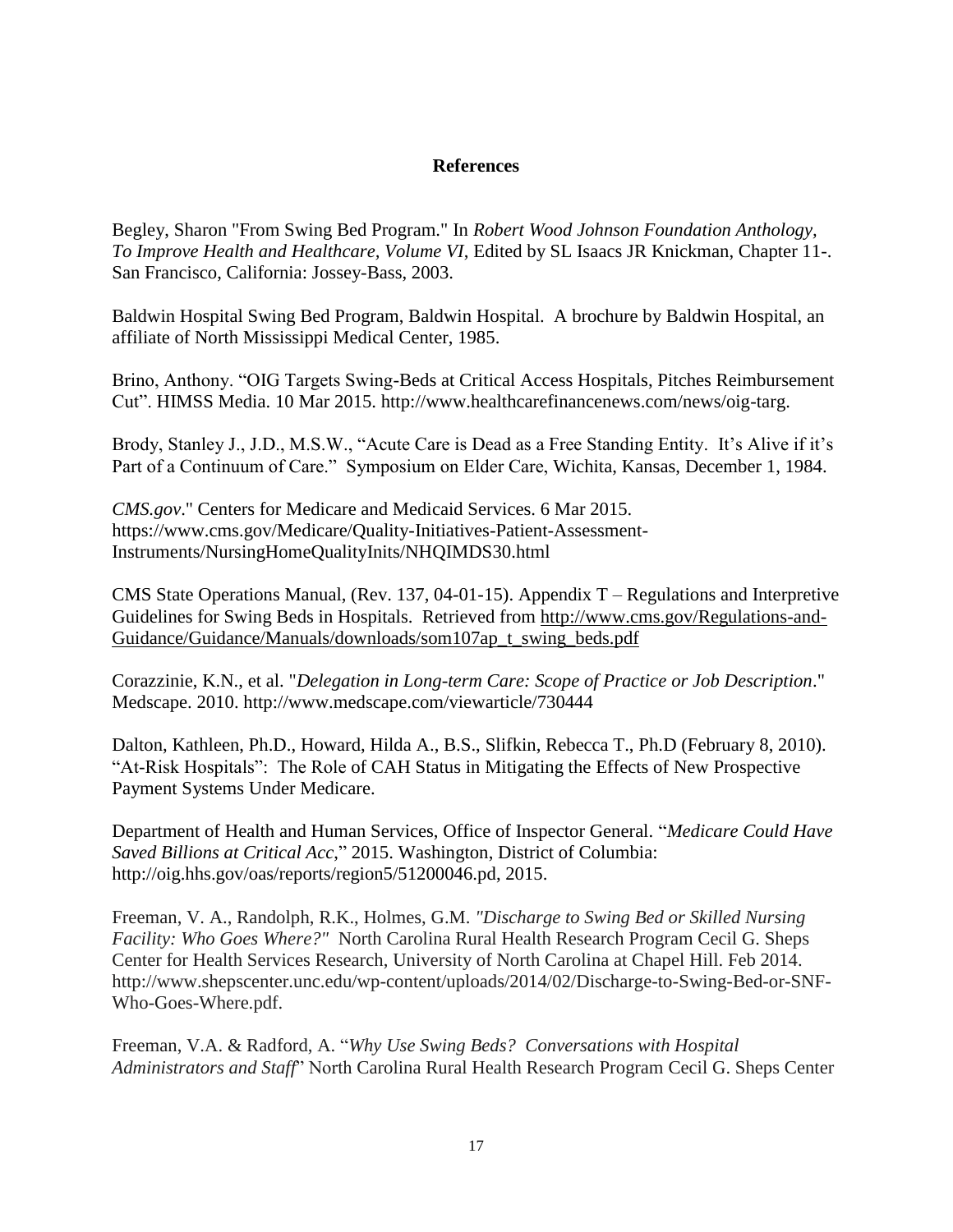for Health Services Research, University of North Carolina at Chapel Hill. April 2012. http://www.shepscenter.unc.edu/rural/pubs/finding\_brief/FB105.pdf

Gale, J., Croll, Z. "*Flex Monitoring Team*." The Flex Monitoring Team. Dec 2012. http://www.flexmonitoring.org/wp-content/uploads/2.

Hospital Swing-Beds: Meeting Health Needs in Small Communities. A brochure by Kansas Hospital Association, 1985.

"*Idaho Critical Access Hospital Swing Bed Manual*." Idaho.gov. Jun 2007. http://healthandwelfare.idaho.gov/portals/0/Health.

Implementation of Swing-Bed Program. Health Standards & Quality Regional Letter No. 83-7. Department of Health & Human Services.

"*iVantage Knowledge Base*." iVantage Health Analytics. https://www.ivantagehealth.com

"*Medicare.gov What Medicare Covers*?" Centers for Medicare and Medicaid Services. https://www.medicare.gov/what-medicare-covers/.

Moss, K.; Holmes, G. M.; Pink, G. H. "*Do Current Medicare Rural Hospital Payment Systems Align with Cost Determinants?*" North Carolina Rural Health Research Program Cecil G. Sheps Center for Health Services Research, University of North Carolina at Chapel Hill. Feb 2014. . Feb 2015. http://www.shepscenter.unc.edu/wpcontent/uploads/2015/02/RuralHospitalPaymentSystemsFebruary2015.pdf

Parrish, James G. Swing Bed Feasibility Study, Mid-Columbia Medical Center, The Dalles,

Oregon. September 30, 1986.

Reiter, K. L. & Holmes, G. M.. "*A Critique of the Office of the Inspector General's Report on Swing Beds in Critical Access Hospitals*." North Carolina Rural Health Research Program Cecil G. Sheps Center for Health Services Research, University of North Carolina at Chapel Hill. . Mar 2015. file:///C:/Users/ann.turner/Downloads/CritiqueOfOIGreportMarch2015%20 (1).pdf

"Rural Areas Defined For Swing Bed Participation." Small or Rural Hospital Report. American Hospital Association. September/October 1986.

Richardson, H. & Kovner, A. "*Swing-Beds Current Experience and Future Directions*." Health Affairs, 6, no.3 (1987):61-74. 1987. http://content.healthaffairs.org/content/6/3/61.full.pdf

Slabach, B.A. "*OIF Swing Bed Report: Seeing the Forest for the Trees*." National Rural Health Association. 10 Mar 2015. http://connect.nrharural.org/blogs/brock-slabach/2015/03/10/oigswing-bed-report-seeing-the-forest-for-the-trees

Reiter, K.L. & Freeman, V.A. (2011). Trends in Skilled Nursing Facility and Swing Bed Use in Rural Areas Following the Medicare Modernization Act of 2003. The North Carolina Rural Health Research & Policy Analysis Center.